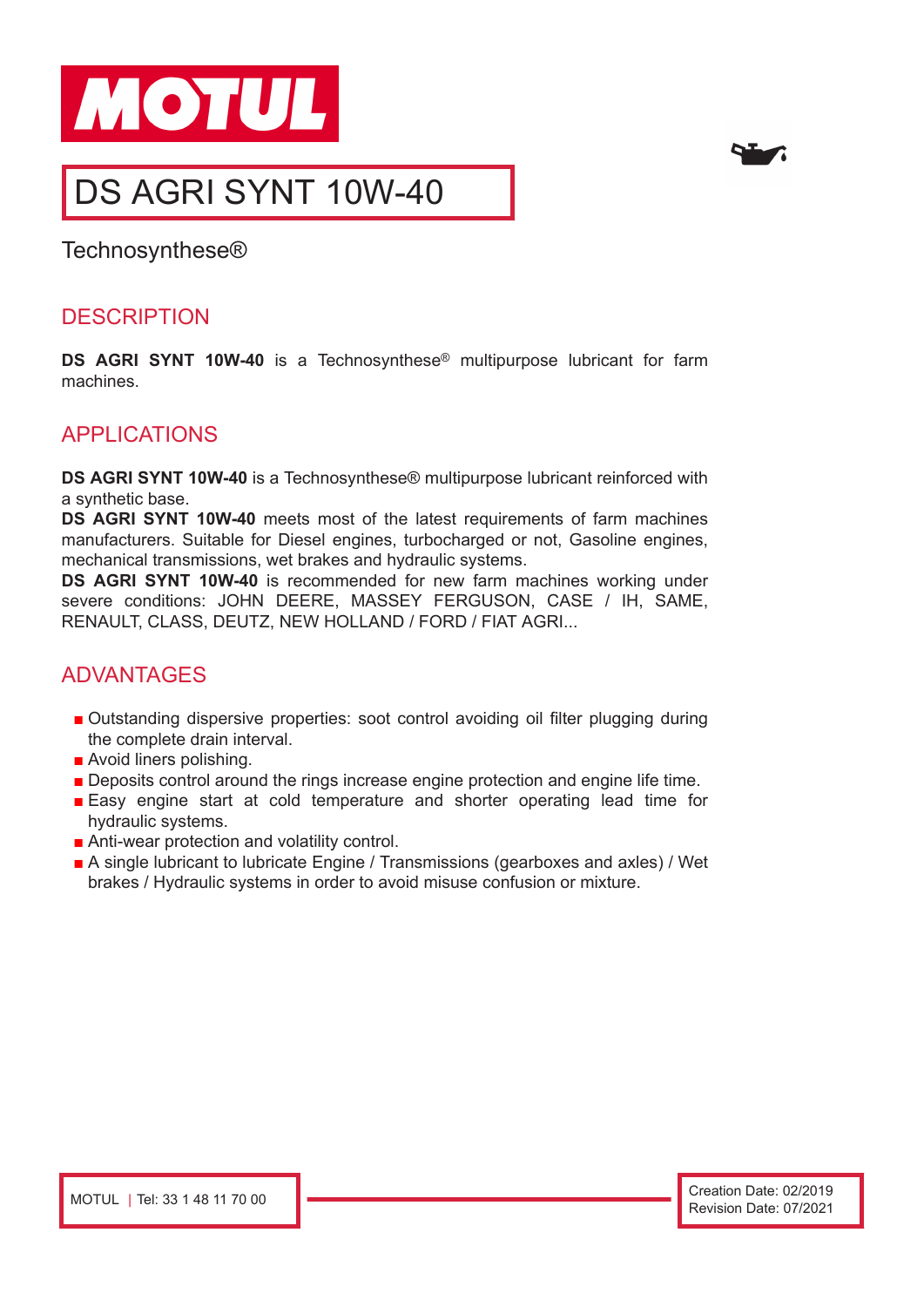

# TECHNICAL CHARACTERISTICS



| <b>CHARACTERISTICS</b>                         | <b>METHOD</b>     | DS AGRI SYNT 10W-40     |
|------------------------------------------------|-------------------|-------------------------|
| Viscosity grade                                | <b>SAE J 300</b>  | 10W-40                  |
| Density at $20^{\circ}$ C (68 $^{\circ}$ F)    | ASTM D1298        | 0.875                   |
| Viscosity at $40^{\circ}$ C (104 $^{\circ}$ F) | <b>ASTM D445</b>  | $94.1 \text{ mm}^2$ /s  |
| Viscosity at 100°C (212°F)                     | <b>ASTM D445</b>  | 14.4 mm <sup>2</sup> /s |
| <b>Viscosity Index</b>                         | <b>ASTM D2270</b> | 149.0                   |
| Pour point                                     | <b>ASTM D97</b>   | -36.0 °C / -33.0 °F     |
| <b>TBN</b>                                     | ASTM D2896        | 11.3 mg KOH/g           |
| Flash point                                    | <b>ASTM D92</b>   | 226.0 °C / 438.0 °F     |

# STANDARDS / APPROVALS / PERFORMANCE LEVEL

#### **DS AGRI SYNT 10W-40** meets the following standards:

- SAE 10W-40 (Engine) / 80W-90 (Transmission)
- API CH-4 / SF (Engine) / CF-4 (Engine) / GL-4 (Transmission)
- AFNOR 48603 HV (Hydraulic)
- ISO VG 68 / 100 (Hydraulic)

#### **DS AGRI SYNT 10W-40** received approvals from:

- FORD M2C 159 B (Transmission)
- FORD 30/40 (Transmission)

**DS AGRI SYNT 10W-40** meets or exceeds the most common specifications and OEM requirements:

- CATERPILLAR TO-2 (Transmission)
- MERCEDES-BENZ MB 227.1 (Engine)
- GENERAL MOTORS ALLISON C4 (Transmission)
- **JOHN DEERE JDM 27 (Transmission)**
- MASSEY FERGUSON MF 1139 / 1144 / 1145 (Transmission)
- ZF TE-ML 06B / 06C / 07B (Transmission)

### RECOMMENDATIONS

Oil change: according to manufacturers' requirements and adjust according to your own use.